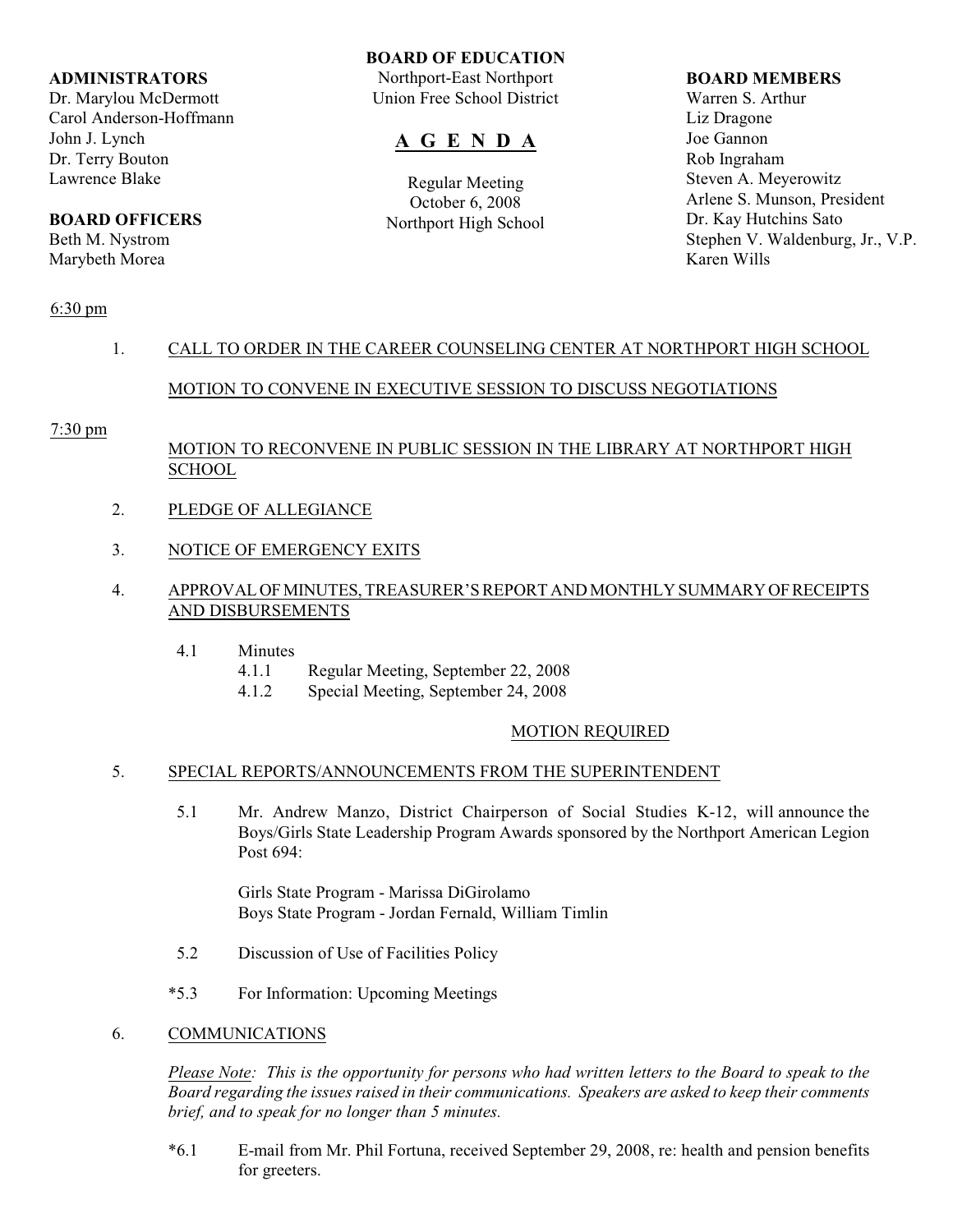# 7. PUBLIC PARTICIPATION

*Please Note: Community members are invited to share their questions, comments, or concerns with the school board. When speaking, citizens should state their name and address for the record and limit their presentation to 5 minutes. Where possible, the board will answer factual questions immediately. A written response may be provided when information is not available. If a response would involve discussion of board policy or decisions which might be of interest to citizens not present at the meeting, the board may place the item on a future meeting agenda*.

# 8. SUPERINTENDENT'S REPORT, GENERAL - FOR BOARD ACTION

8.1 Recommendation to approve the following Personnel Schedules:

| $*8.1.1$ | Schedule A |                 | Certified Staff                |
|----------|------------|-----------------|--------------------------------|
| $*8.1.2$ | Schedule B | $\sim$ 10 $\pm$ | Non-Instructional Staff        |
| $*8.1.3$ | Schedule C | $\sim 100$      | <b>Salary Transfers</b>        |
| $*8.1.4$ | Schedule D | $\sim$ $-$      | Extra Pay                      |
| $*8.1.5$ | Schedule J |                 | Committee on Special Education |
| $*816$   | Schedule K |                 | PDC NASA                       |

### MOTION REQUIRED

8.2 Recommendation to approve the appointment of the following staff members to serve as chairpersons for the Committee on Preschool Special Education (CPSE) during the 2008-2009 school year: Caitlin Bisulca, Allyson Giaimo, Dr. Martha White

# MOTION REQUIRED

8.3 Recommendation to approve the appointment of the following staff members to serve as chairpersons for the Committee on Special Education (CSE) Sub-Committees during the 2008- 2009 school year: John J. Lynch, Christina Pulaski, Allyson Giaimo, Michael Comiskey, Noreen Digiose, Elizabeth Dragone, Melanie Fisher, Erin Girardin, Kristen Karkota, Mary Christine Moser, Lisa Quartararo, Corinne Scheidt, Martha White, Ph.D.

#### MOTION REQUIRED

8.4 Recommendation to approve the following resolution:

"BE IT RESOLVED, that in accordance with Board Policy and State Regulation, the Board of Education approves the appointment of Michael Lazan to serve as Impartial Hearing Officer for the purpose of conducting an impartial hearing in accord with Policy 4321, Program for Students with Disabilities Under IDEA."

#### MOTION REQUIRED

- 8.5 Recommendation to receive for a first reading revisions to the following policy:
	- \*8.5.1 Policy #9511, *"Pay Rates For: Continuing Education and Recreation Teachers and Temporary, Substitute and Student Non-Instructional Employees"*

#### MOTION REQUIRED